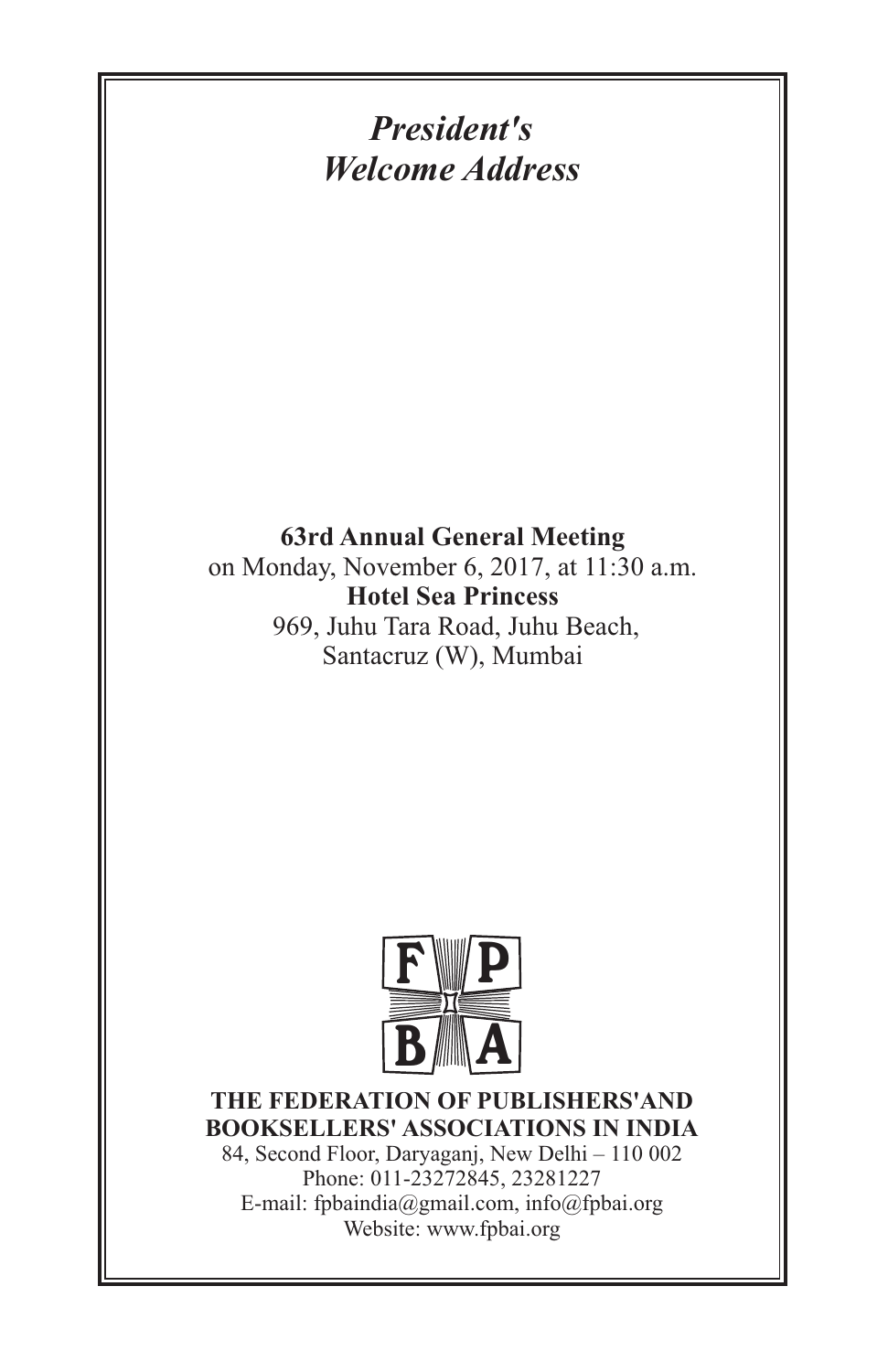### **OFFICE BEARERS: 2016-2017**

#### *President* **Sunil Sachdev**

*Immediate Past President* **S.C. Sethi**

*Vice- Presidents*

North **Manas Pratim Saikia** New Delhi

> South **Nitin S. Shah** Bangalore

**West Narendra K. Nandu** Mumbai

> *Hony. Secretary* **Pradeep Arora**

*Hony. Joint Secretary* **Arunjit Singh**

> *Hony. Treasurer* **Prashant Jain**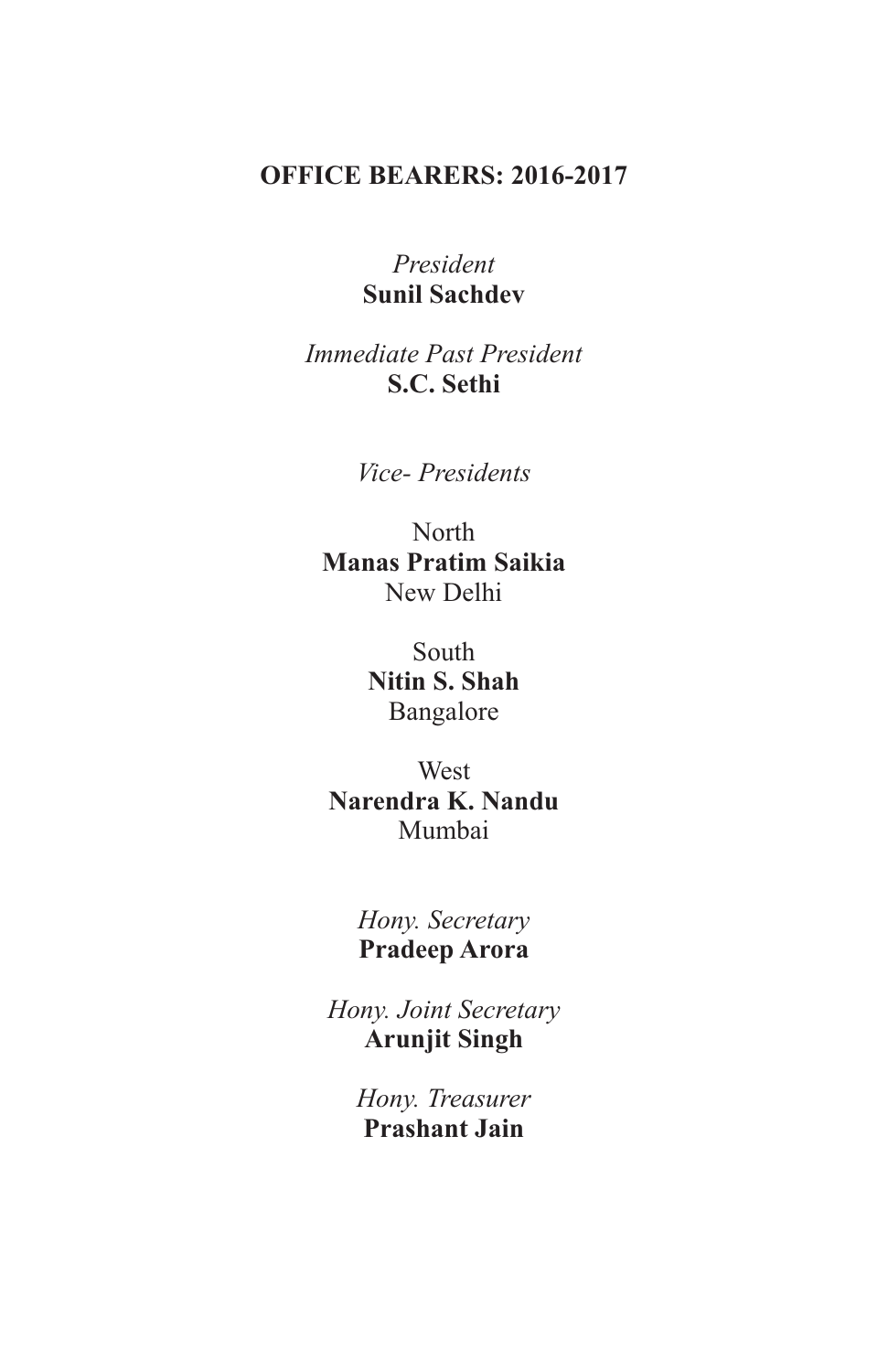# **PRESIDENT'S WELCOME ADDRESS**

### **Distinguished members and friends,**

With great pleasure, I welcome you all to this 63rd Annual General Meeting (AGM) of The Federation of Publishers' and Booksellers' Associations in India (FPBAI). I am grateful to all members and guests who have been kind enough to spare their valuable time to be here with us this afternoon. I therefore warmly greet you and wish all the best for all of you.

The Annual General Meeting (AGM) is not less than a grand festival for the book fraternity. The distinguished members of the Federation assemble here to celebrate, besides discussing, reviewing the way forward for mutual development as well as to elect the new team of apex body's office bearers.

Friends, this 63rd AGM is however different to the previous ones in the sense that for the first time from the inception of the Federation, the AGM is taking place outside Delhi and that no election shall take place in the Federation this year. The reasons for holding AGM at Hotel Sea Princess, Mumbai are;

- 1) That on August 24, 2017, our C.A. M/s. Kapil NK Jain and Company, wrote a letter to me indicating that as per Section 96 (1) of the Companies Act, 2013, every company must hold its AGM within the period of six months from closing of its financial year i.e. on or before 30th September.
- 2) That every AGM shall be called during business hours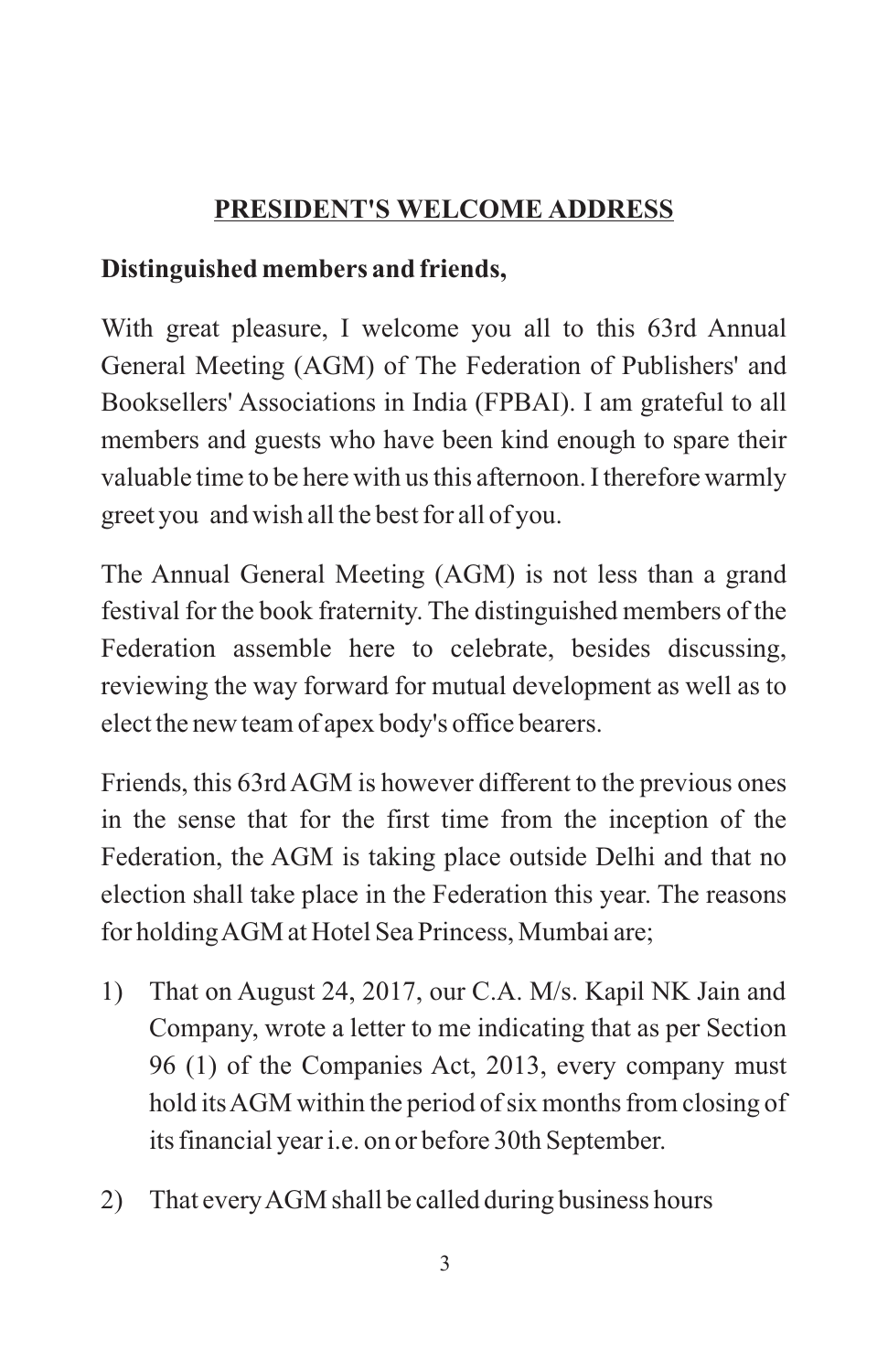(i.e. 9 a.m. to 6 p.m.) on any day not a National holiday declared by the Central Government, and shall be held at the registered office or in any place within the city, village, or town in which the registered office is situated.

- 3) That the Federation of Publishers' & Booksellers' Associations in India is registered with Registrar of Companies, Maharashtra and therefore AGM must be held within the State of Maharashtra.
- 4) That as per the Rules, the Federation being registered at Mumbai, the AGM has to be held at Maharashtra for getting the approval of the House for transfer of registered office from Maharashtra to Delhi.

In view of the above, on September 6, 2017, we held a meeting of office bearers at Federation office to discuss the matter in question and the office bearers unanimously agreed that the 63rd AGM should be held at Mumbai. Subsequently, the same day, this matter was discussed vide item no. 2 of the agenda during the 4th ECM at Federation office, New Delhi, which was duly approved by the House unanimously.

With regard to election, it may be pointed out that in the 3rd ECM held on August 10, 2017, at Federation office, New Delhi, Mr. S.C. Sethi, Chairman-GOC, with the permission of the Chair had informed the House that according to the amendment made in Clause 31(c) read as, "Under normal circumstances, election for the Office Bearers is held every year. However, if the members of the Executive Committee feel that election should be held once in two years, they are empowered to decide accordingly." As such,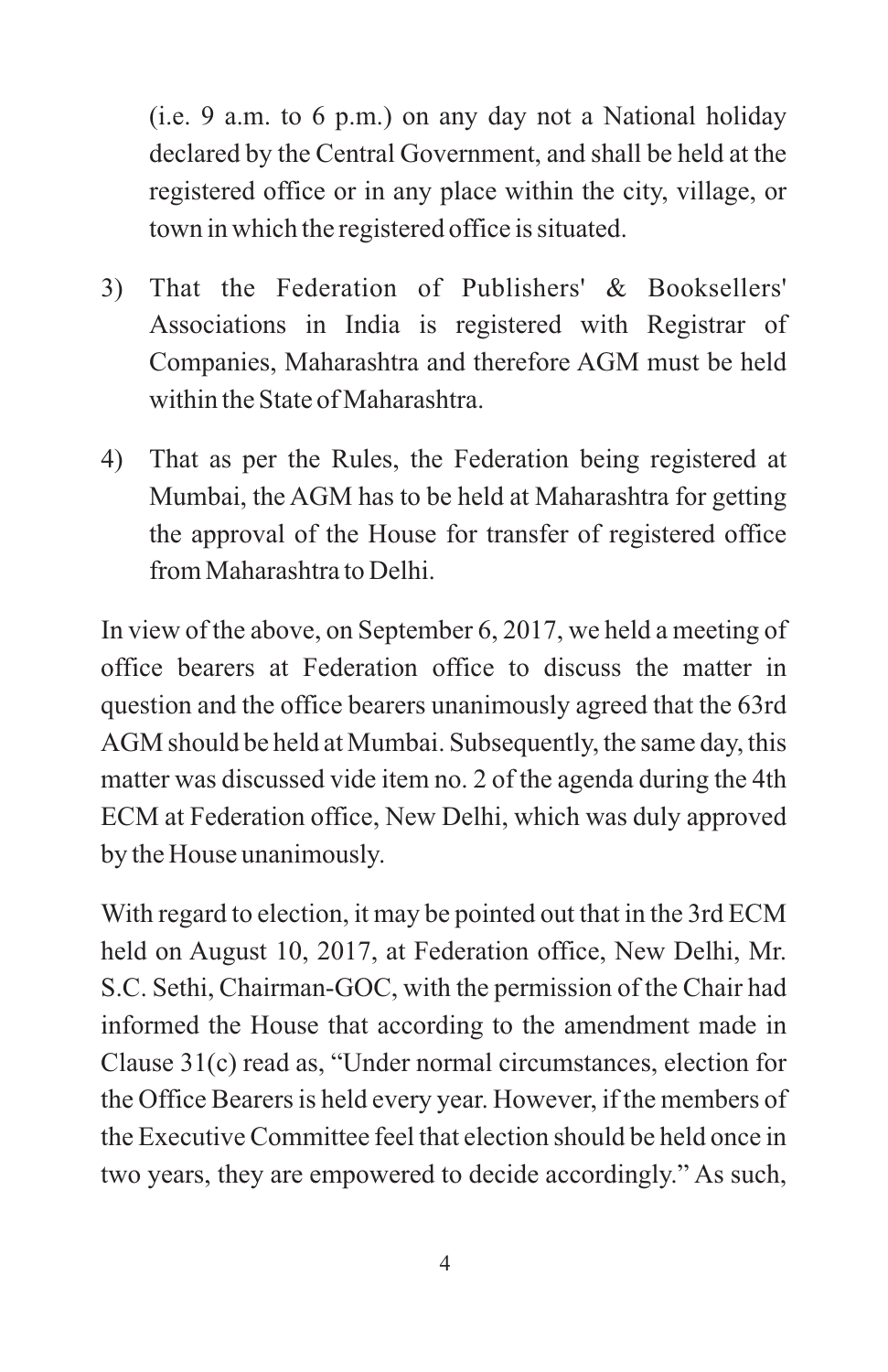Mr. Sethi had suggested that there was no need to conduct election this time as the existing team is working very satisfactorily, which should continue.

Whereas, I had expressed my constraints and said that Mr. Sethi's words are honorable for me but practically, I shall not be in a position to continue the next term. Subsequently the members unanimously requested me that the same team can very well continue without undergoing the process of election and the House insisted upon me to reconsider my decision in favour of the unanimous desire of the House. I was therefore obliged to review the verdict of the House.

As such, during the 4th ECM, held on September 6, 2017, Mr. Sethi informed the House that the unanimous request of the House was discussed today at a meeting of office bearers which was held in Federation office in which he proposed that the same team should continue and the same proposal has been accepted by the President. This proposal was then put before the House which was unanimously approved. After getting the approval of the House, Mr. Manas Saikia, Vice President-North annunciated that the same team will continue working in the next tenure and there will not be any election for the financial year 2017-18.

Friends, as all of you know that Federation is the umbrella organization of the book traders and publishers, which widely protects their interest. However, most of the members feel reluctant to pay the subscription on time. We must realise one thing that the huge working and administration of the Federation depends on members' payment and if that is not made promptly the work of the Federation gets hampered. I therefore very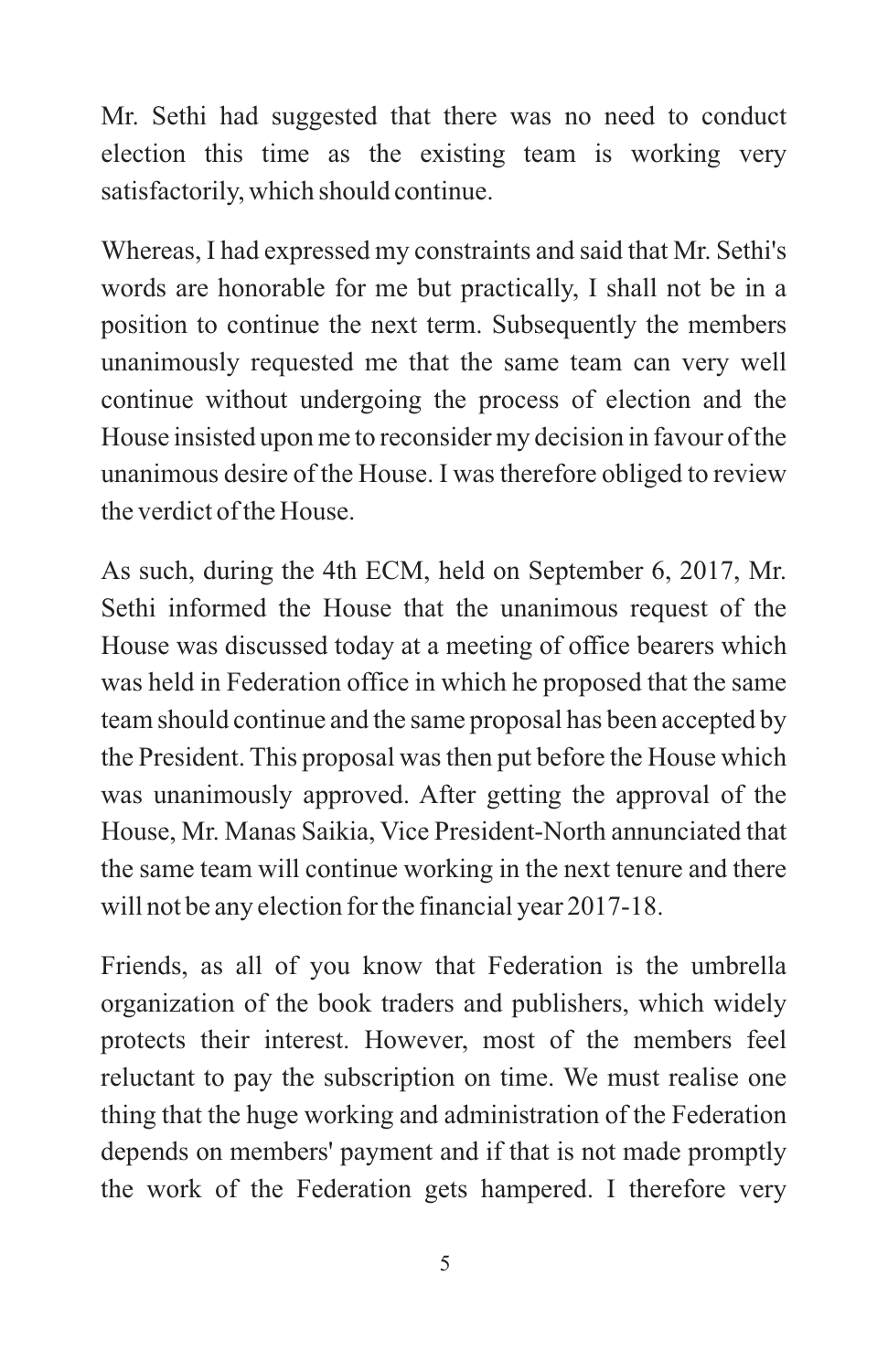humbly appeal all of you to kindly make timely payments of subscription for membership of Federation as well as of GOC.

I would like to emphasize the importance of the Federation's Newsletter, the brain child of Mr. S. C. Sethi, which is not only the mouth piece of the Federation but also the highlighter of the advertisers not only in the book world but beyond that also as the Newsletter has got wide reach. It goes to embassies, ministries, libraries, universities and institutions. Therefore the members, who choose to advertise in Newsletter automatically get an access to all the above areas. Through the medium of Newsletter, we also inform our members about the new developments of the industry.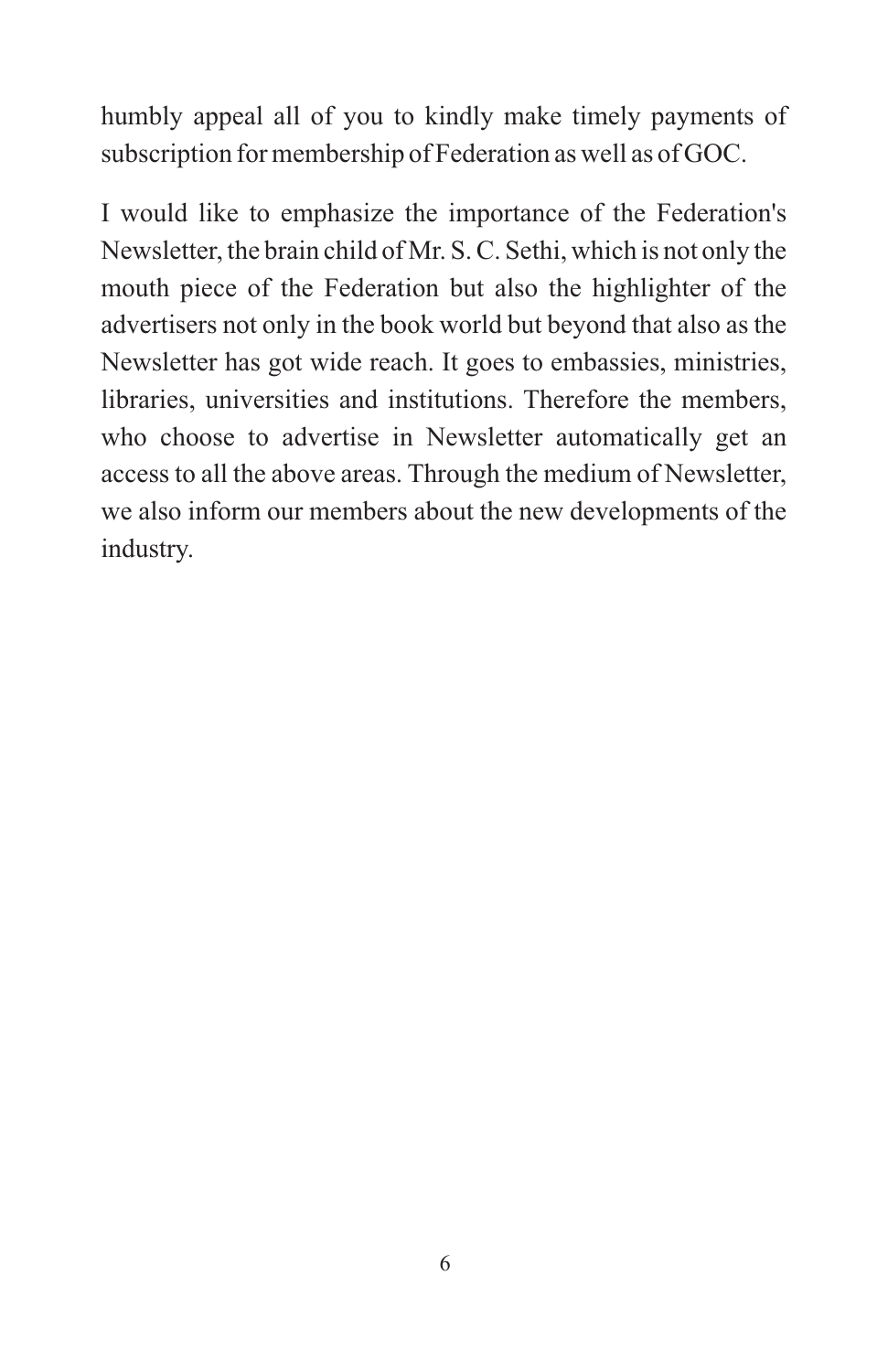# **EXECUTIVE COMMITTEE MEETINGS**

During the period under report, four meetings of Executive Committee were held at Federation office, New Delhi. During the aforesaid meetings of the Executive Committee, numerous issues such as GST, plastic identity cards and excessive discount offered by some members were discussed.

In addition to the above, one special meeting of the general body of Good Offices Committee (GOC) was held at Federation office, New Delhi, on May 17, 2017. Another special meeting of Journals and Subscription Committee was also held at Federation office, on May 1, 2017 to discuss issues pertaining to journals subscription. The meeting was presided by Mr. Jaideep Guruwara of M/s. Globe Publication Pvt. Ltd.

### **CONFERENCES/SEMINARS**

The Federation of Publishers' & Booksellers' Associations in India (FPBAI) as per its Constitution has mandate vide its Articles 15 & 17 to provide facilities for social interaction between the members of the Federation, to encourage friendly feelings and enhance professional knowledge through the medium of seminars. With the view, the Federation on June 9, 2017 organized a seminar, captioned "GST Awareness" in Federation office, New Delhi, which was participated by 22 members. The deliberations were made by Mr. Kapil Jain (CA) of M/s. Kapil NK Jain & Co.

The members of FPBAI for quite some time had been passing through the state of confusion pertaining to ambiguous procedure of GST. To address this situation, Mr. S.C. Sethi, Chairman-GOC, on June 9, 2017, organized a seminar to be addressed by Mr. Kapil Jain, expert of the field. (The minutes of the seminar had been circulated to all members).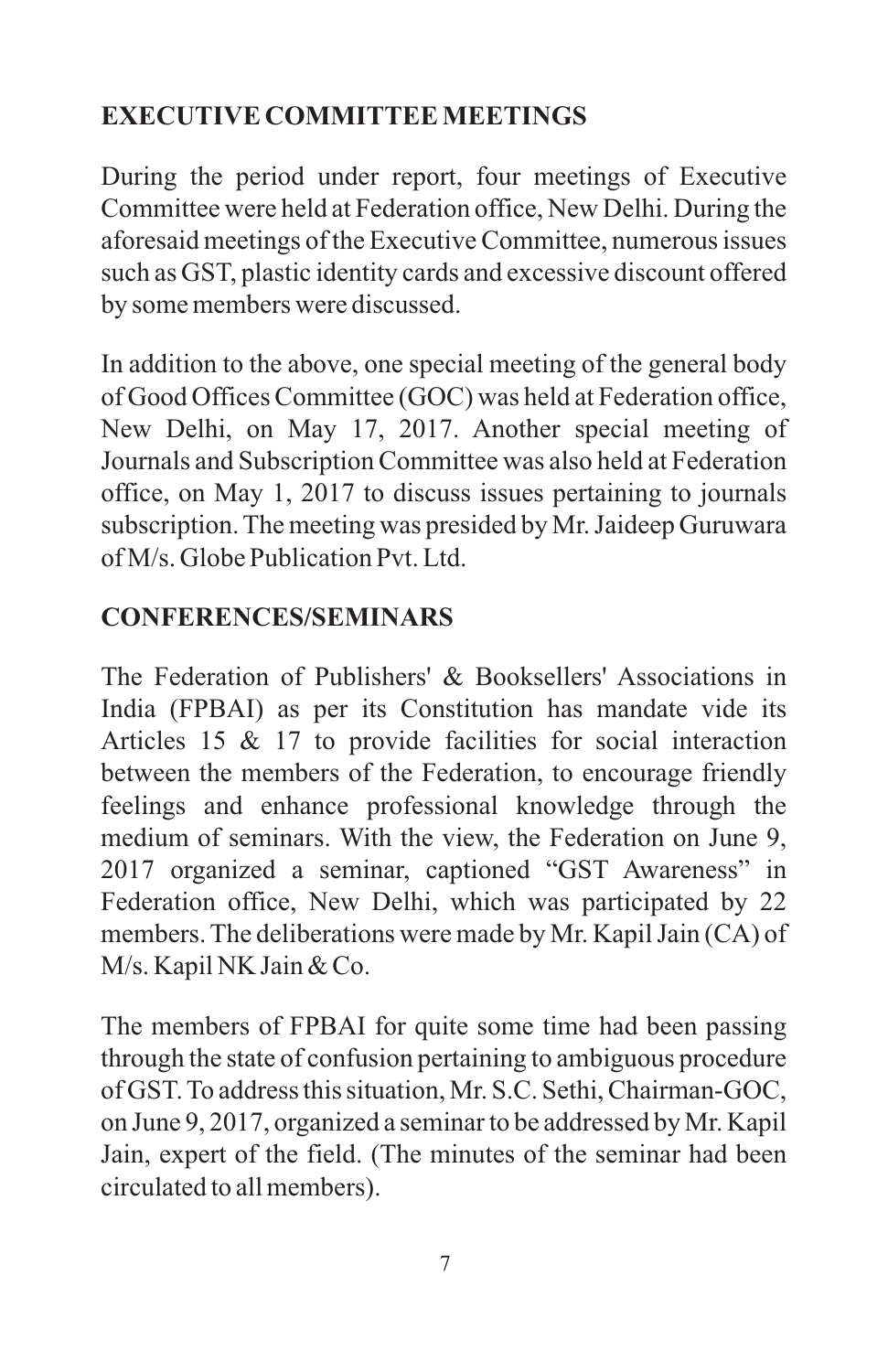In addition to the above, the Federation appointed Mr. Kapil Jain (CA) as Consultant for our members especially about the complications of GST. We have asked Mr. Kapil Jain to provide all the relevant information to our members free of cost whenever, they make any enquiry till 31st March, 2018. We paid Mr. Kapil Jain a sum of Rs. 75,000/- as his consultation fee for one year.

# **DISPUTE RESOLUTION**

Although, there is no express binding on Federation to resolve the disputes between parties of the trade as well as between parties and purchasers; however, there is an implied moral binding on us to intervene for dispute resolution between various parties dealing in the trade for the ultimate healthy growth of the book industry.

In view of the above, the Federation from time to time has been intervening with the disputing parties and has successfully been resolving their disputes without entering into lengthy litigations.

During the period under report a few such cases were resolved by us which include the following: -

We received a complaint on July 31, 2017, from Prof. (Dr.) K.P. Chaudhary, Director, Maharaja Surajmal Institute of Technology (MSIT), C-4, Janak Puri, New Delhi-58, complaining us about non-supply of journals by M/s. Maya Library Services, amounting to Rs, 3,30,203/-. Prof. (Dr.) K.P. Chaudhary in his complaint said that they have sent several reminders to Maya Library Services but they failed to respond to them. Mr. S.C. Sethi, Chairman-GOC pursued the matter with Mr. Amit Prasad of Maya Library Services by talking to him personally and sending him several reminders. Every time Mr. Amit Prasad assured Mr. Sethi that they will return the money of Maharaja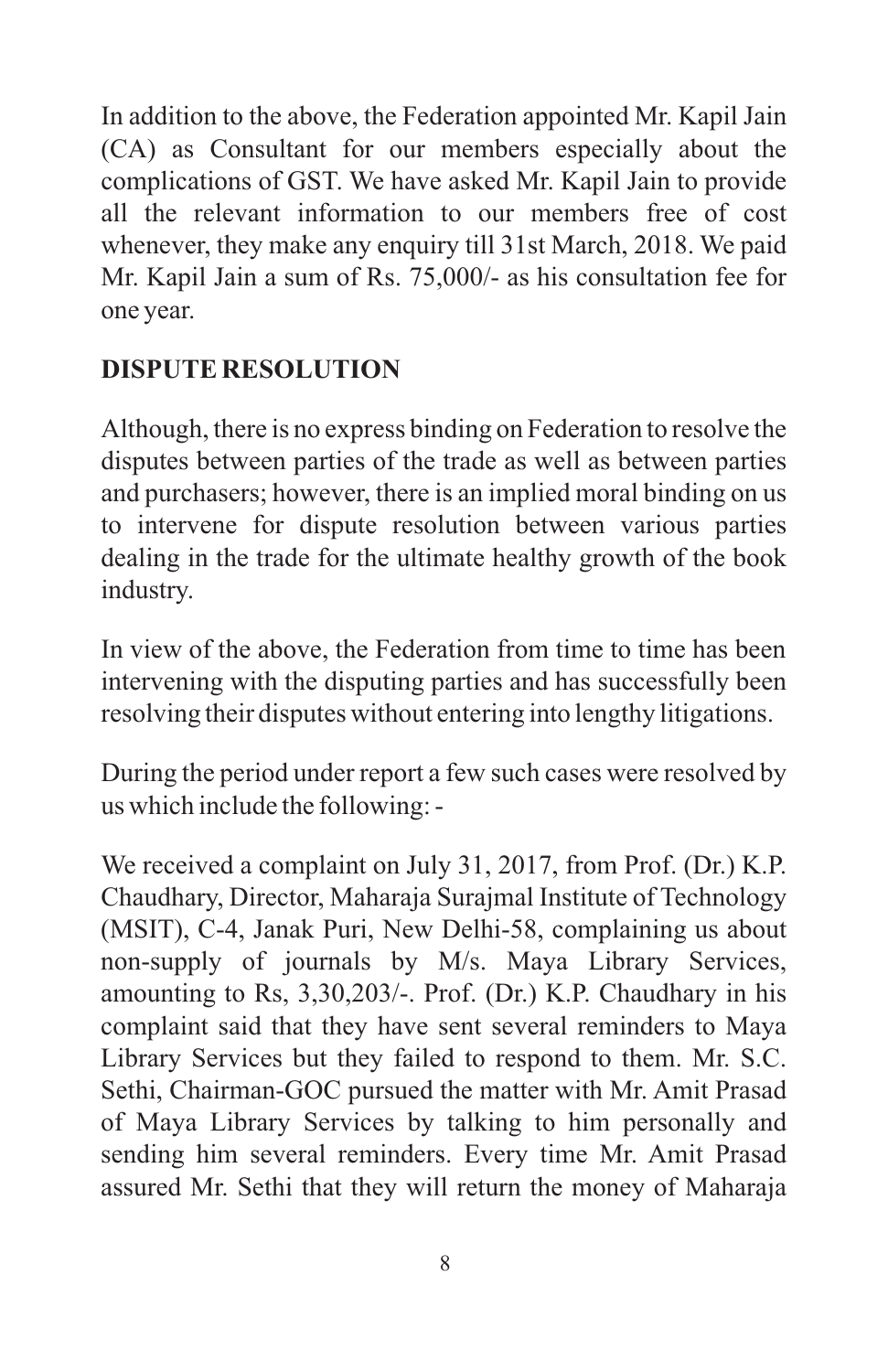Surajmal Institute of Technology (MSIT) but he never honored his words. Ultimately the GOC had no option but to expel them from the membership of GOC/FPBAI on September 11, 2017, for non compliance.

### **OUR REPRESENTATIONS**

As per the Article 3 of the Memorandum of Association of the FPBAI, the Federation is duty bound to make representations with various authorities for the betterment of the trade.

It is relevant to mention that in publishing industry, securing the International Standard Book Number (ISBN) is the most basic, necessary and important part. No book title can be brought to finality until and unless the ISBN is allotted. Whereas, getting ISBN in the present scenario has become the most difficult and herculean task. The authority granting the ISBN is Raja Rammohun Roy National Agency. To eradicate this nightmarish situation, efforts were being made for quite sometime, which include our delegation headed by past President, Mr. S.C. Sethi, meeting with Union Minister of HRD, Mr. Prakash Javadekar, at his office on July 12, 2016. Prior to this numerous representations were made to former HRD Minister Smriti Irani and Joint Secretary (Book Promotion), Ms. Aparna Sharma. However, in the result of the sustained efforts made by the Federation, on 1st November, 2017, a fruitful meeting was held with the authorities concerned at Ministry of HRD, with representatives of the Federation and other stake-holders, in which numerous issues pertaining to ISBN were discussed to be resolved.

Accordingly, on March 31, 2017, assuming that the Government may not exempt the books/journals from the application of GST, we sent a comprehensive representation as precautionary measure to Mr. Arun Jaitely, Union Minister of Finance, Government of India, requesting the government to keep the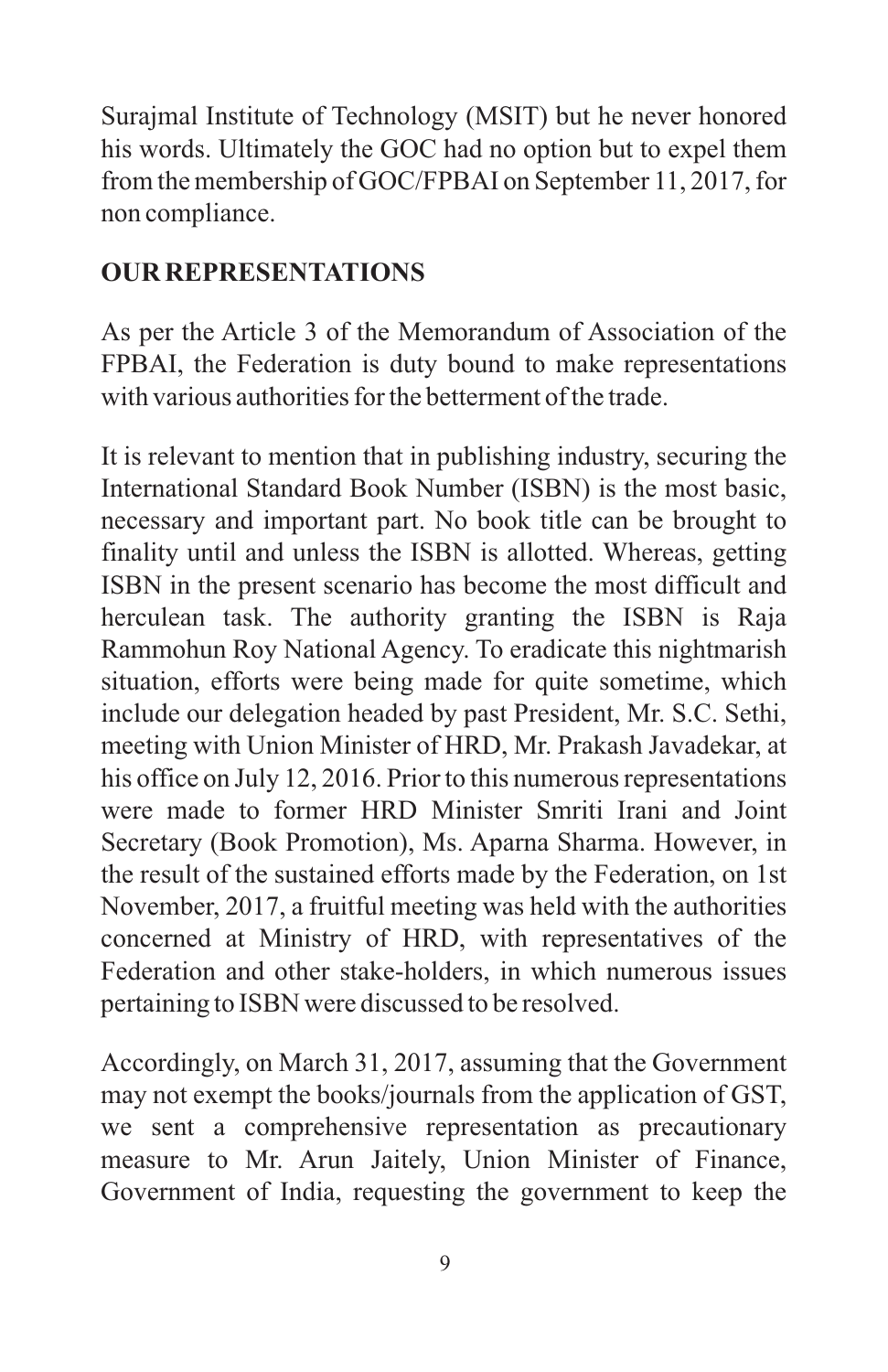books/journals beyond the domain of GST before the legislation on GSTis rolled down.

In our aforesaid letter we had emphasized that 'right to education' is a universal entitlement to education. This right is recognized in the International Covenant on Economic, Social and Cultural Right as a Human Right and besides being right to free compulsory primary education for all, an obligation to develop secondary education accessible to all, as well as an obligation to develop equitable access to higher education, ideally by the progressive introduction of free higher education. Moreover, imposing tax on print books, e-books, journals, magazines and educational database, will make education expensive and libraries would need more funds to pay GST. As such, the libraries are already starved of funds and this burden of GST will hamper the functioning of the libraries.

It is heartening to point out that the government has kept the books/journals outside the ambit of GST.

However, subsequently a lacuna was noticed in the aforesaid policy; wherein, the Authors' royalty has been brought under the purview of the GST to be taxable  $@18\%$  and intellectual property @ 12%, both on MRP, which is definitely going to have nightmarish and devastating impact not only on the promotion of printing book industry but also obliterate its survival as well.

In view of the above, we have lodged our protest with Mr. Arun Jaitley, Union Minister of Finance, Government of India, by sending him a comprehensive representation on September 13, 2017.

In response to our representations, the Ministry on 4th October, 2017, wrote to us that the matter has been examined and accordingly the GST at the rate of 12% is liable to be paid on the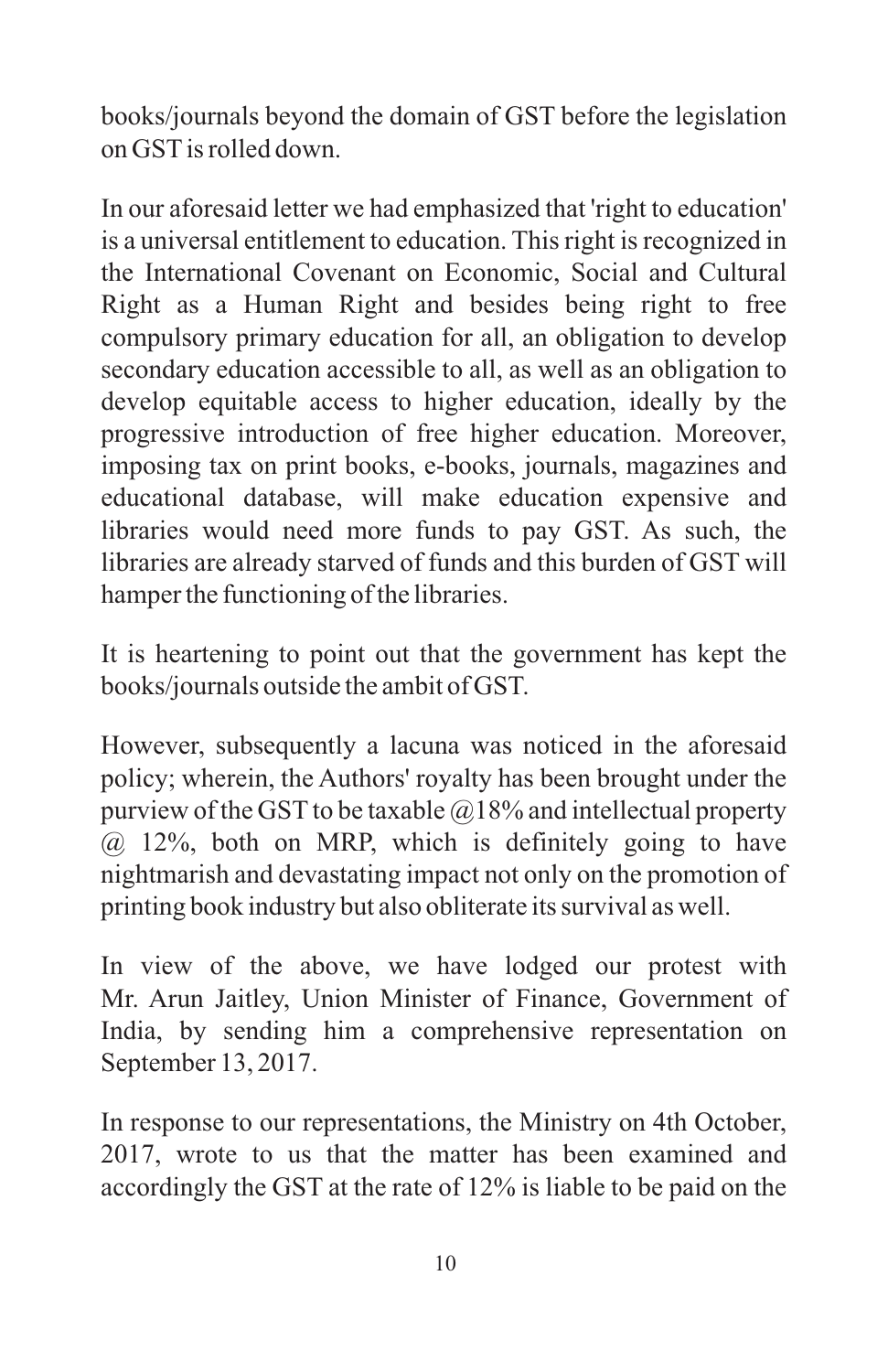royalty amount payable by the publishers to the author. We have however, further sent the representation to the Ministry to review, thereby stressing upon our genuine contentions.

# **Matter – University of Gautam Budh Nagar**

We feel most lamented to mention that the Gautam Budha University of Gautam Budh Nagar has been unreasonably and illegally holding the due payment in large amounts of some of our members for a prolong period to the tune of more than five years. As such, we wrote to the Vice- Chancellor, Gautam Budha University with copies marked to:-

- 1. Mr. Prakash Javadekar, Union Minister of HRD.
- 2. Mr. Yogi Adityanath, Chief Minister of Uttar Pradesh
- 3. Dr. Dinesh Sharma, Deputy Chief Minister of Uttar Pradesh.

We had pointed out that, in case the dues are not cleared, we shall be at liberty to initiate appropriate legal action against the erring university.

In addition to the above, it has been brought to our notice recently that the Ministry of Railway is set to convert the exclusive book shops of A.H. Wheeler & Co; into multi-purpose shops at all railway stations. If this so happens, this will certainly not only reduce considerably but sideline the prospects of books sale, besides eliminating the age old convention of exclusive books sale by A.H. Wheeler & Co.

Soon after getting this information, we moved swiftly by pursing the matter with Ministry of Railway, Ministry of HRD and the Federation of Indian Chamber of Commerce and Industry (FICCI).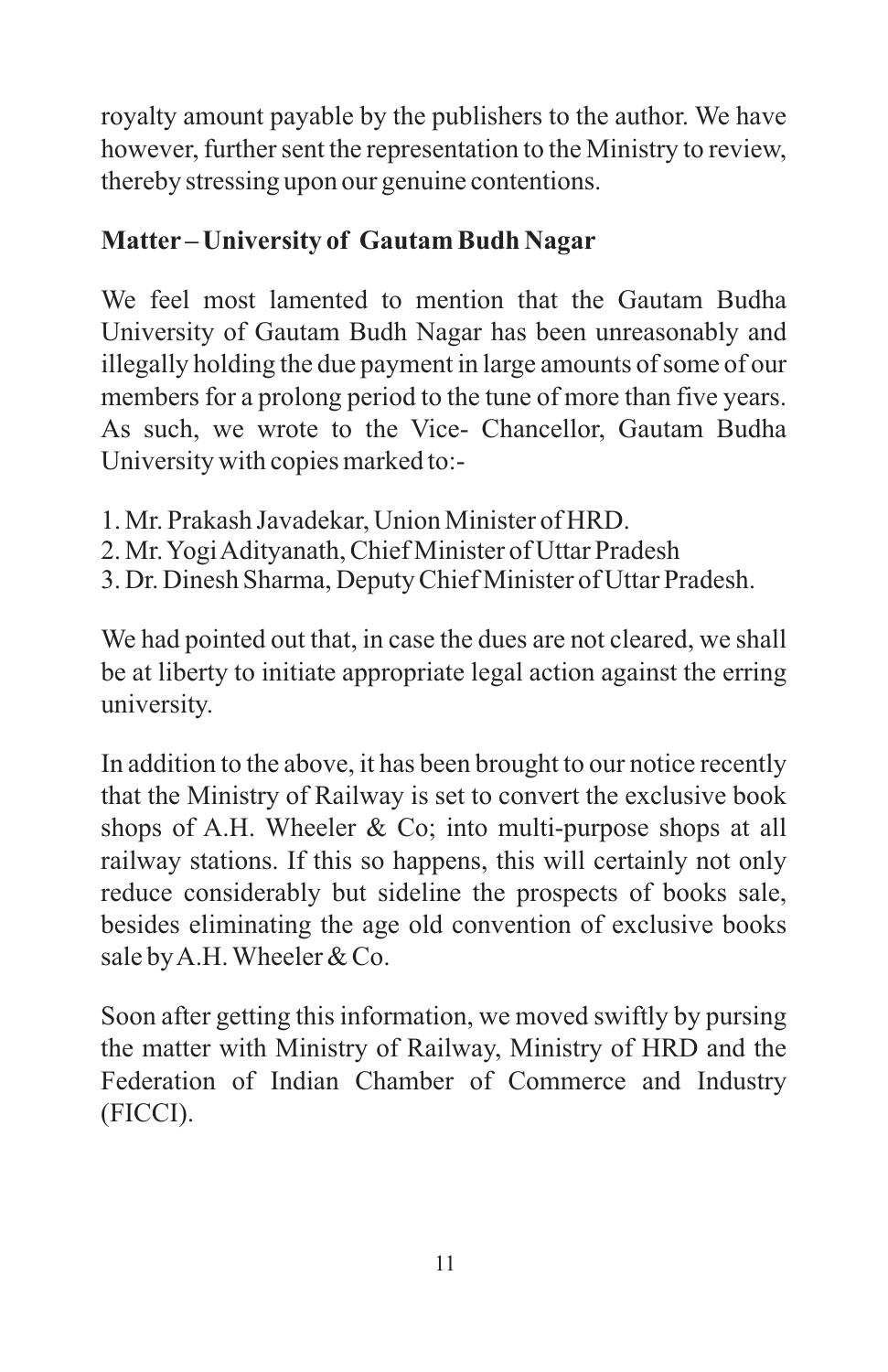### **LEGALMATTERS**

The members of the Federation quite often face legal problems for which the Federation has engaged the services of a lawyer, Mr. Vaibhav Arora on retainership basis @ Rs. 50,000 per annum.

Recently, the Government of NCT of Delhi abruptly revised the minimum wages by 36% of unskilled, semi-skilled and skilled workers of all employers, publishers being no exception. In view of the above, the Federation asked Mr. Vaibhav Arora to file a petition in the High Court of Delhi, against the impugned order of the Delhi Government. Accordingly, he filed a petition and the matter is under the hearing process. Meanwhile the decision to implement the new wages has been put on hold.

Members are at liberty to seek free advice from him. However, for filing the case, charges will be extra. The contact details of Mr. Vaibhav Arora are given below, although the same have already been circulated to all members:-

Mr. Vaibhav Arora C-25/5 Connaught Place Middle Circle New Delhi -110001 Mobile: No: 9811848114 Email: arora.vaibhavarora@gmail.com

### **NEWSLETTER**

As already said that Federation's Newsletter is the brain child of the past president Mr. S.C. Sethi. He is also the editor of this Newsletter and always remains occupied developing its quality as well as the contents. It is the mouth piece of all the trade activities. It is the vehicle through which we are reaching to audience including the members of the trade, governmental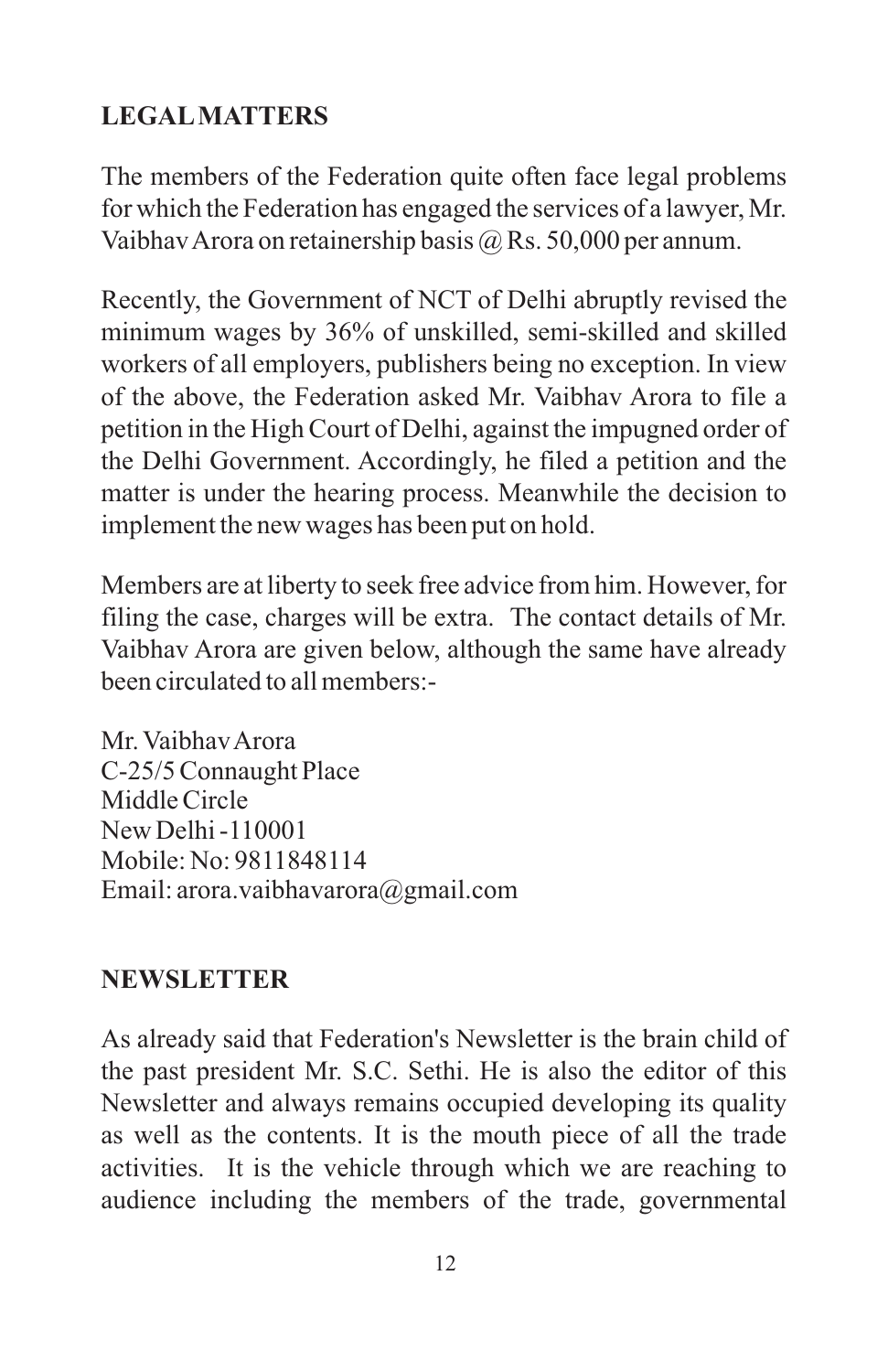offices, institutes, libraries and administrative authorities. It is self-sustaining, in which no funds of the Federation are involved. The Newsletter has been instrumental in bringing out transparency between various stake-holders such as publishers, booksellers, librarians and the institute authorities. It has been observed that through the medium of Newsletter, librarians got clarity on certain issues which carried ambiguity earlier.

The Federation through the medium of Newsletter has been able to disseminate vital information and modern trends of the trade to its members. In the Newsletter, we also publish the 'Success Stories' of our senior members who have reached to the higher level of success through their hard work, sincerity and dedication. Interviews are published with the view to encourage our young traders to derive benefit from their vast experience. We therefore request all of you to support Newsletter through publication of your advertisements. You are also requested to contribute material for publication by sharing your vast experience.

As per the practice followed, four pages in the Newsletter, viz. inside cover page, back cover page, inner of back cover page and last page facing inner of back cover page are blocked for utilization by Delhi Book Store, who generally sponsor a particular issue and make payment of Rs. 70,000/- for the same. This amount covers the cost of the Newsletter.

It has now been decided to offer some more space in the Newsletter for utilization by members who provide full or half page advertisement(s), for which charges are:-

Rs.10,000/- and Rs. 6,000/- respectively. Mechanical data for the advertisements is as under:

| Mechanical Data of Advertisement: One full page $7" \times 9.5"$ |            |              |
|------------------------------------------------------------------|------------|--------------|
| (in PDF or CDR file)                                             | Half Page: | $7''$ x 4.5" |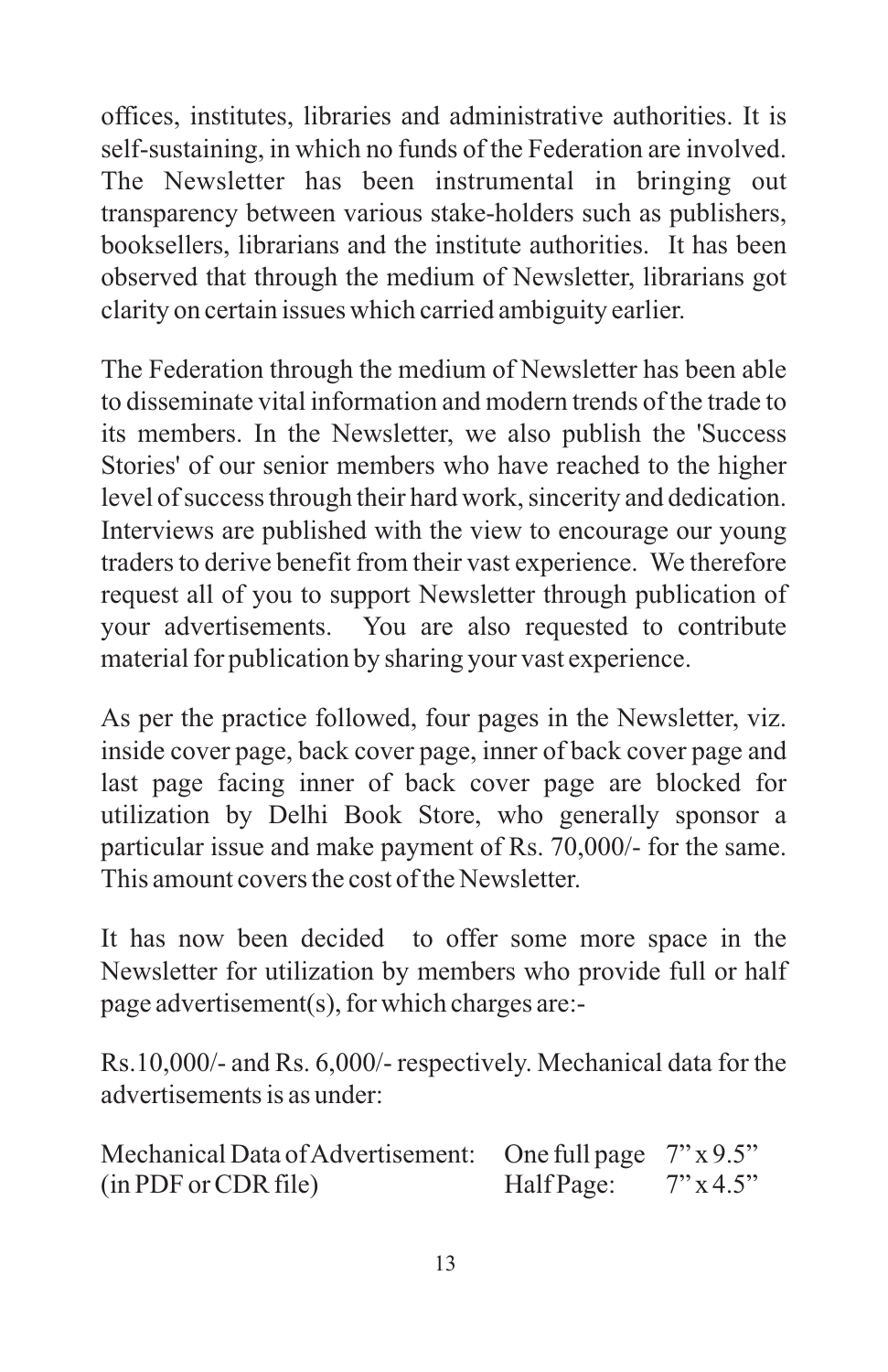### **FINANCIALPOSITION OFFPBAI**

The Audited Accounts of the **FPBAI**for the financial year ending **31st March 2017** indicate that the financial position of the **Federation** is quite sound. The main features of the Accounts are highlighted as follows:

- 1. The 'Reserves and Surplus' discloses an amount of **Rs. 1,36,58,703/-** during the year as compared to **Rs. 1,21,06,744/-** during the previous year, (an appreciable increase of **Rs. 15,51,959/-**).
- 2. 'Cash and Cash equivalents' indicates an amount of **Rs. 1,32,41,328/-** for this year compared **Rs. 1,15,54,846/-** in the last year (an appreciable increase of **Rs. 16,86,482/-**)
- 3. 'Revenue from Operations' shows an amount of **Rs. 31,00,145/-** in this financial year as against **Rs. 27,82,145/-** for the last year, thus registering a total increase of **Rs. 3,18,000/-** Under the head receipts in respect of 'Subscription from Members' indicate an amount of **Rs. 26,56,245/-** for this year as compared to **Rs. 20,12,780/** for the last year (increase of **Rs. 6,43,465/-**) Receipts in respect of GOC indicates an amount of **Rs. 2,83,000/-** in this year as compared to **Rs. 2,66,895/-** for the last year. (Increase of **Rs. 16,105/-**).
- 4. 'Other Income' shows the interest on Bank Deposits as **Rs. 10,72,610/-** in the year under reports as against **Rs. 10,32,307/-**for the last year, (an increase of **Rs. 40,303/-**).
- 5. 'Operation and other expenses' including Salary to Staff, which contains expenditure, shows an amount of **Rs. 25,14,020/-** in this year as compared to **Rs. 22,11,644/** during the last year, (increase of **Rs. 3,02,376/-**).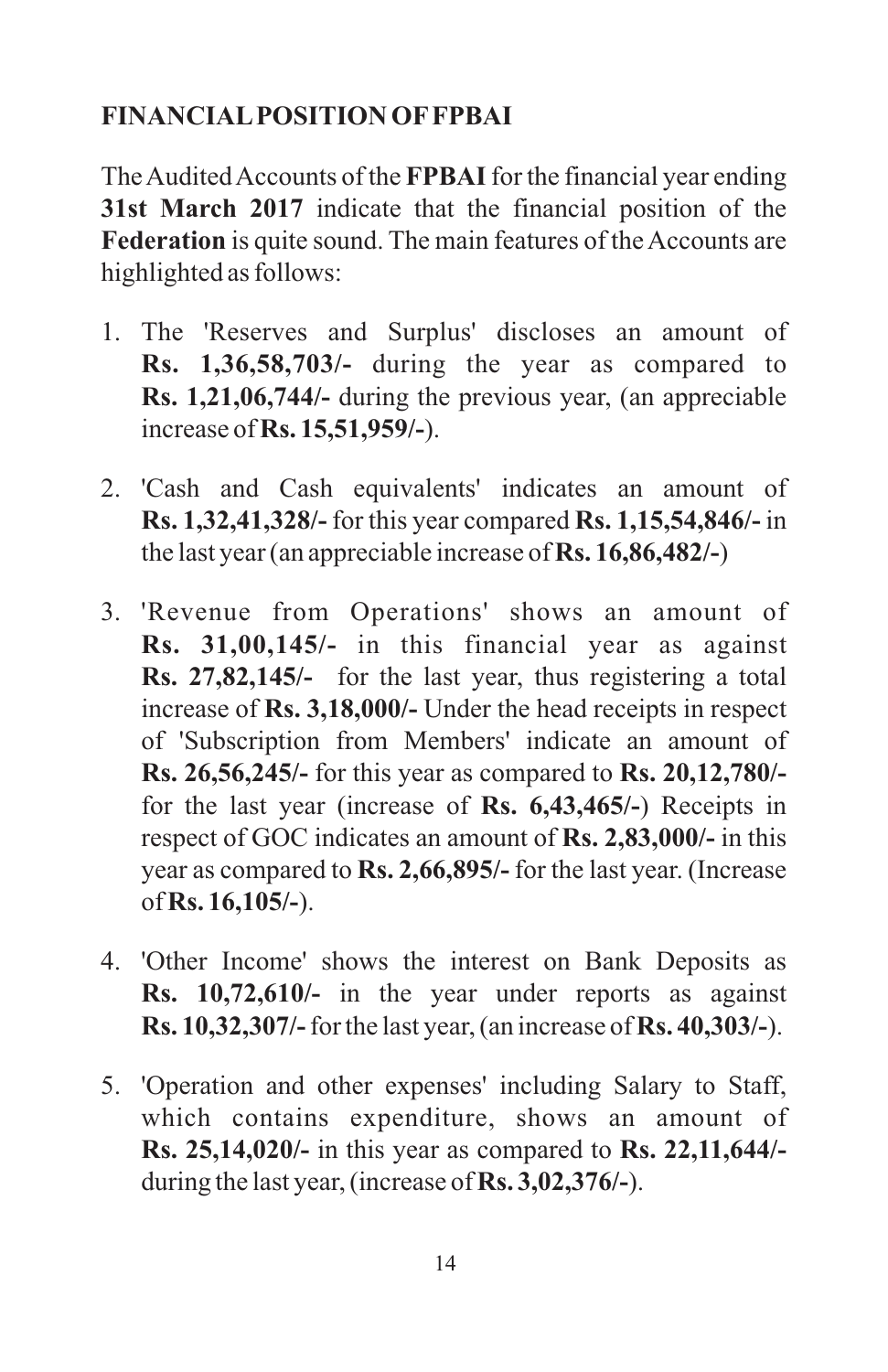### **ACKNOWLEDGEMENT**

I firmly believe that the quarrelsome attitude is the antithesis of development of any kind and the mutual cooperation is the symbol of the breeze of popular favour.

However, not all the people are fortunate enough to apply this belief practically. Whereas, I find myself fortunate that my firm belief of mutual cooperation has been acknowledged and supported by one and all in my team at Federation and as such, I would like to thank and acknowledge the cooperation and support of my debonair and decorous colleagues for carrying out the noble activities throughout my tenure as President-FPBAI, during the Financial year 2016-17.

I am particularly grateful to the members of the Executive Committee for providing me whole-hearted support and cooperation throughout my tenure. My sincere thanks to Mr. S.C. Sethi, who has always been ready to help and advise me wherever it was required. I would also like to convey my sincere thanks to Mr. Raj D. Mirchandani; Mr. Vinod Vasishtha; Mr. A.S. Chowdhry, Mr. Vijay Ahuja, Mr. KPR Nair & Mr. Bhupinder Chowdhri.

I also express my gratitude for the cooperation extended to me by vice presidents: Mr. Manas Saikia; Mr. Nitin S. Shah; and Mr. Narendra K. Nandu. I am also thankful to Mr. Pradeep Arora, Hony. Secretary; Mr. Prashant Jain, Hony. Treasurer; Mr. Arunjit Singh, Hony. Joint Secretary; Mr. Jaideep Gurwara, Mr. Vikas Chowdhary; Dr. Manish Arora; Mr. J.L. Kumar; Mr. Vinod Kapoor; Mr. Baldev Verma; Mr. S.K. Ghai and Mr. Sanjiv Goswami for their all time support.

I also express my thanks for the excellent administrative support rendered for the Federation by Mr. Hasan Khurshid, our PR